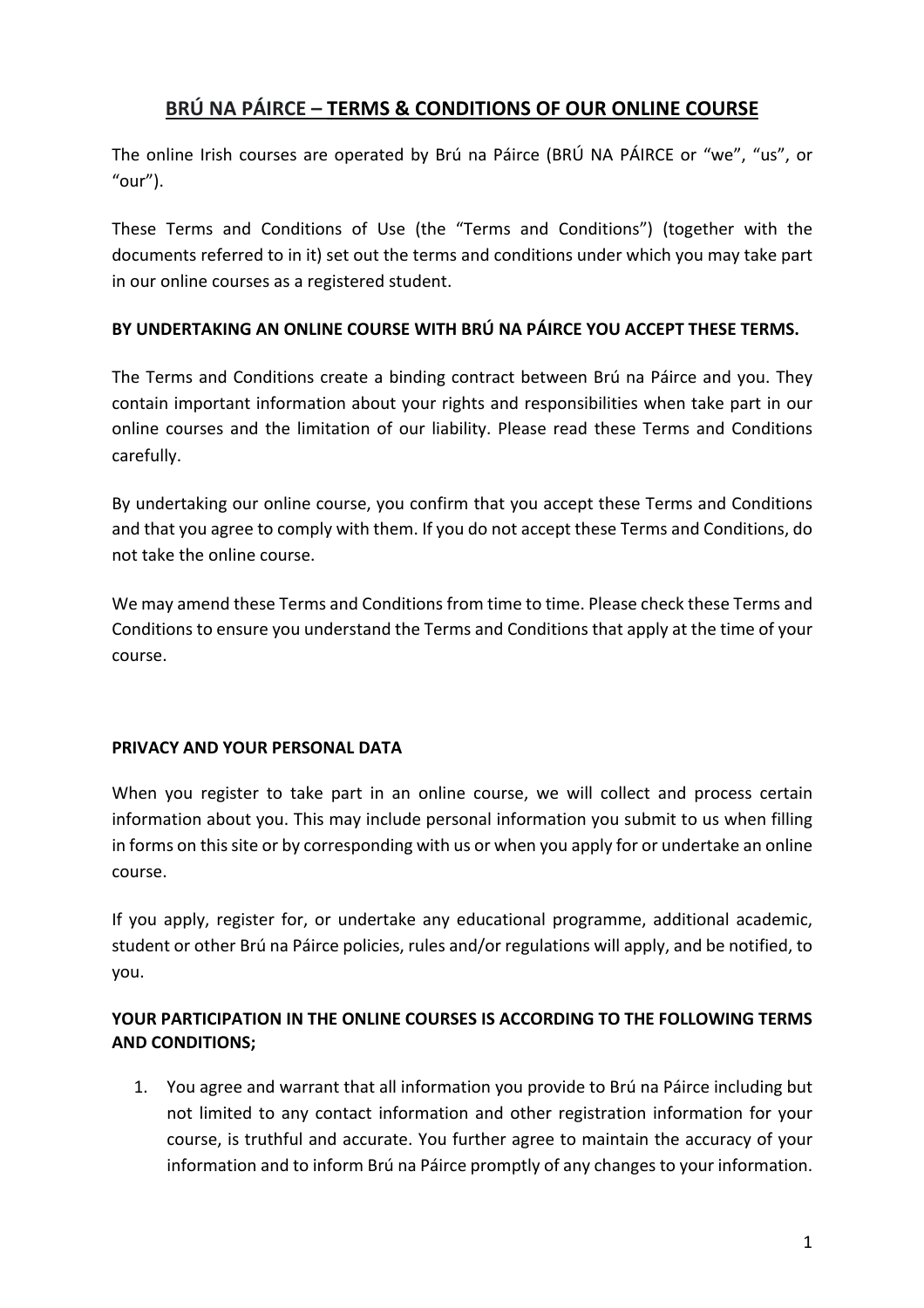- 2. By creating a profile with Brú na Páirce, you understand that we will need to collect and process certain aspects of your personal information to set up and manage your account and to communicate with you, including by email or telephone to your designated email address or telephone number, in relation to your studies with us. You agree that any and all communications sent to you electronically via the e-mail address associated with your profile satisfy any legal requirement that such communications be in writing. You agree to accept responsibility for all activities that occur under your account and password.
- 3. Your participation in the online courses is at Brú na Páirce's discretion, and your authorisation to partake in courses may be suspended or terminated by Brú na Páirce at any time. Brú na Páirce reserves the right, at its sole discretion, to refuse service, to terminate any user's profile and/or to terminate courses at any time.
- 4. All text, files, trademarks, images, videos or other recordings, graphics, materials and other content displayed on or downloadable from the online courses are the property of Brú na Páirce and its licensors and is protected by the copyright laws of the Republic of Ireland and other international copyright laws and treaties. The compilation of all the content is also protected by such copyright laws and treaties. No such material from the site may be used, reproduced, distributed, modified or publicly displayed or performed without the prior written permission of the owner of such material.
- 5. Brú na Páirce reserves the right to modify, suspend, withdraw or discontinue any or all aspects of the online courses at any time without notice.
- 6. Brú na Páirce trademarks and other graphics, logos and slogans may not be used without prior written permission from Brú na Páirce.
- 7. Subject to your acceptance of these Terms and Conditions, Brú na Páirce grants you a limited, non-exclusive, non-transferrable and revocable personal licence to access classes and notes. This licence does not include the right to modify, reproduce, copy or resell any of the content of this site; to download or copy any information for the benefit of another party; to bypass any technical measures used to prevent or restrict access to classes/study ; to use any data mining, robots or similar automated data gathering and extraction tools to access online classes; to violate or attempt to violate the security of Brú na Páirce, or to interfere with or attempt to interfere with the proper running of our courses online. Any unauthorised use or access to online classes or any of the materials contained therein immediately terminates this limited licence.
- 8. This site may contain links to websites that are not owned, operated or controlled by Brú na Páirce. All such links are provided as a convenience, and do not in any way constitute Brú na Páirce's endorsement or recommendation of the linked website or the person(s) associated therewith. Brú na Páirce is not responsible for any content of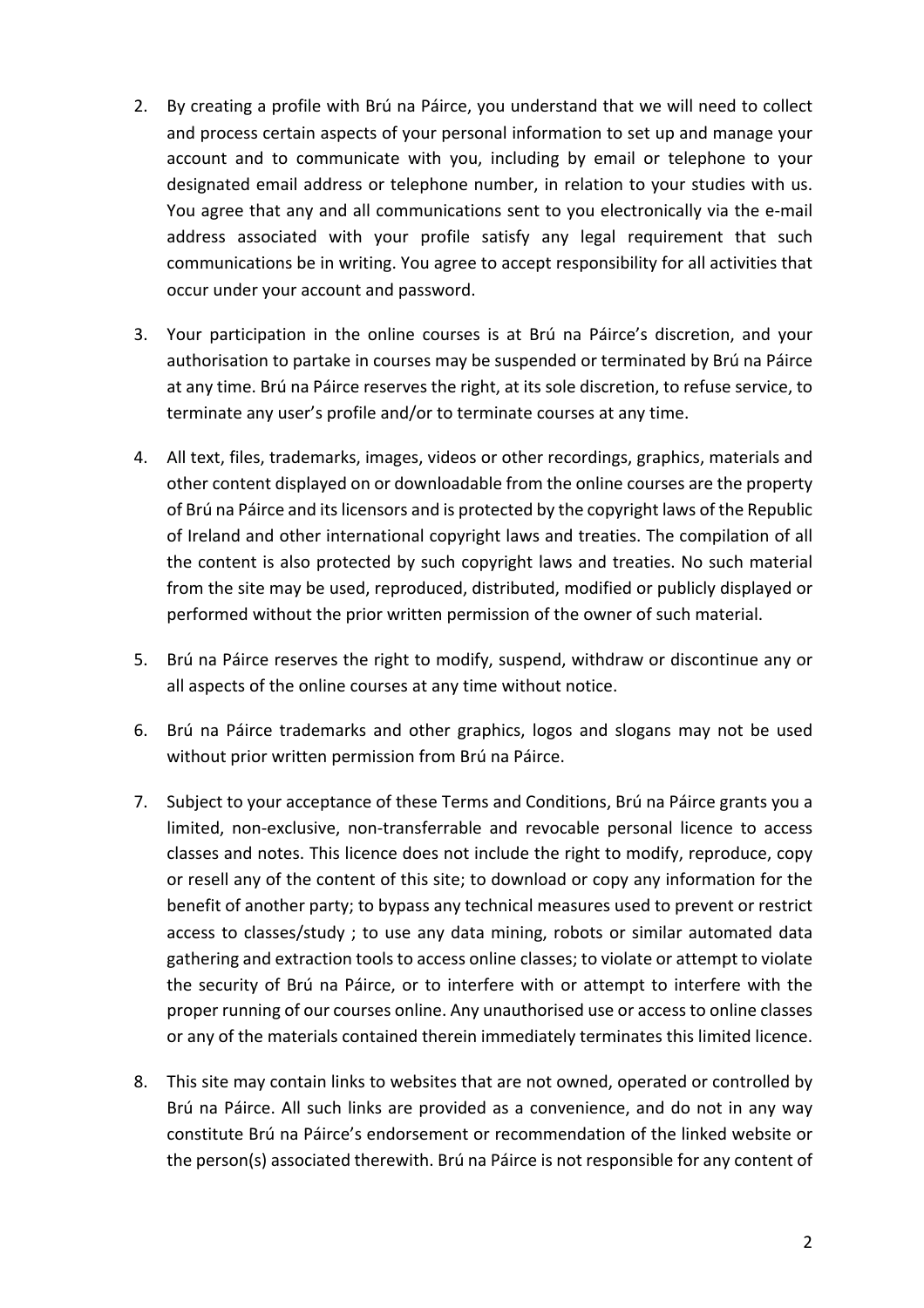any third party websites, and makes no representations regarding the content or accuracy of material on such sites. If you decide to access any linked websites, you do so entirely at your own risk.

- 9. In the event that you have any problem with online courses or any content contained thereon, you agree that your sole remedy is to cease the course.
- 10. After registering for a course, you may receive an e-mail acknowledgement of that registration from Brú na Páirce. Brú na Páirce may also require additional information or verifications before processing certain course profiles or applications.
- 11. All comments, feedback, suggestions, ideas and other submissions of any kind disclosed or submitted to Brú na Páirce or any platform or e-mail address associated with our sites (collectively, "User Submissions") shall be and remain the property of Brú na Páirce. Your disclosure or submission of User Submissions shall constitute an assignment to Brú na Páirce of all worldwide right, title and interest in any to all copyright and other intellectual property rights in and to the User Submissions. You further represent and warrant that any User Submissions you make to Brú na Páirce will not contain defamatory or otherwise unlawful, threatening, abusive or obscene material; will not contain software viruses, malware or other harmful devices, and will not be part of any mass mailing or other form of spam.
- 12. By undertaking the online course you acknowledge that participation is at your sole risk Brú na Páirce does not warrant or guarantee that the online courses, its servers or emails sent by or on behalf of Brú na Páirce are free from bugs, viruses, worms or other harmful components. Further, Brú na Páirce does not guarantee the continuous, uninterrupted and error-free operation of the online courses, nor that all communications between you an Brú na Páirce will be secure from access or interference by third parties.
- 13. Although Brú na Páirce makes reasonable efforts to update the information on it's website, Brú na Páirce makes no representations, warranties or guarantees, whether expressed or implied, that the content of this site is accurate, complete or up- to-date.
- 14. To the maximum extent permitted by applicable law, Brú na Páirce will not be liable for any damages of any kind arising from or otherwise related to your use of or inability to access our courses, including but not limited to direct, indirect, incidental, punitive and consequential damages, even if Brú na Páirce has been advised of or should have known of the possibility of such damages. Without limiting the foregoing, Brú na Páirce will not be liable for any damage to your computer, telecommunications equipment or other property or any loss of or unauthorised use of data caused by or arising from you accessing or undertaking the online courses, or from downloading any materials,